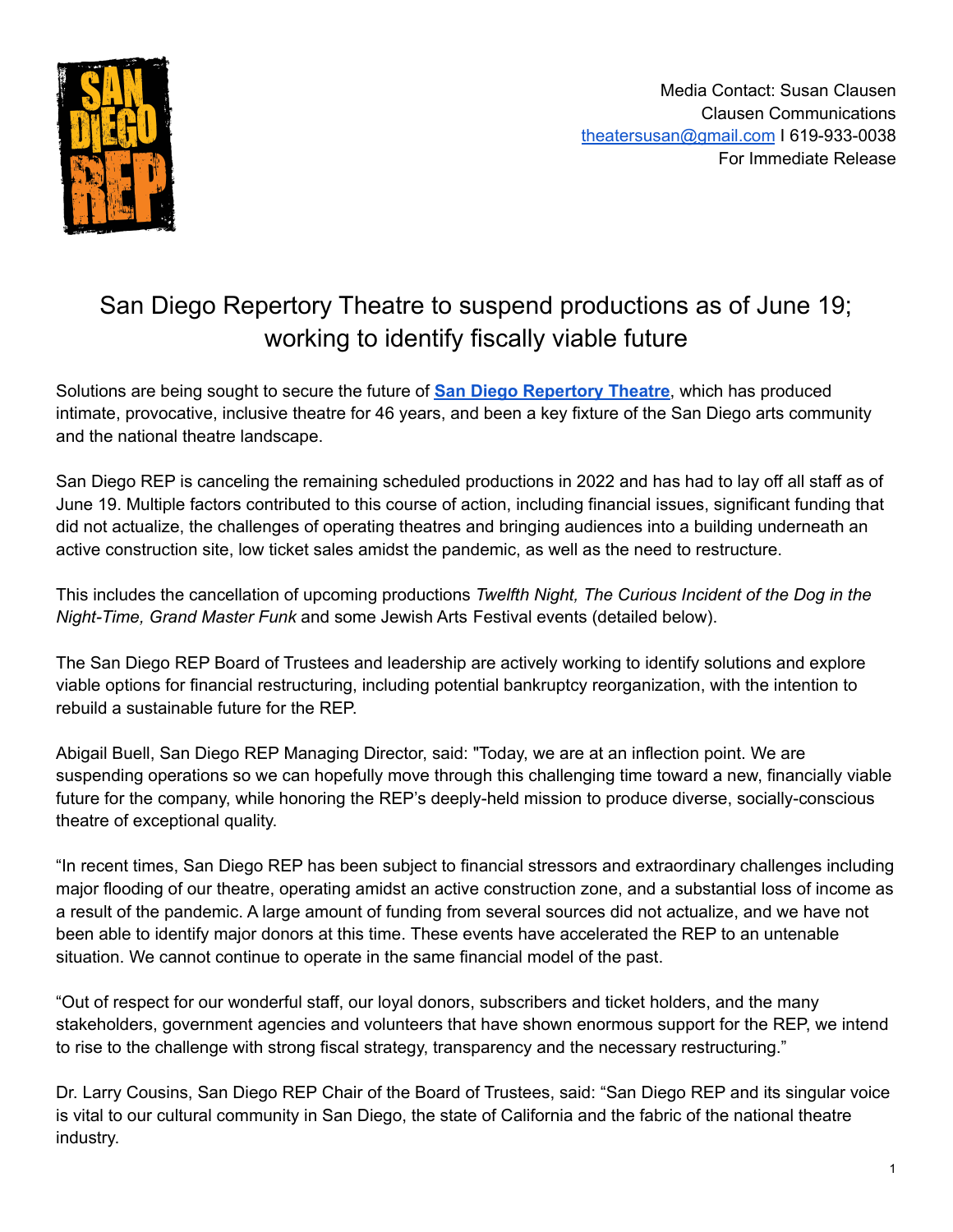"When Sam Woodhouse co-founded the REP in 1976, he wanted to create theatre that spoke courageously and adventurously. For over four decades, the REP has succeeded in presenting innovative, stimulating, boundary-pushing work, and an abundance of community engagement initiatives. The REP has become a celebrated regional company that makes unforgettable and unique art audiences won't see anywhere else. Time and time again our audiences tell us that what sets the REP apart is not just its memorable theatre works – it's the sense of community that does not exist elsewhere.

"In an effort to correct the course and overcome this financial crisis, the board of trustees agrees that the REP needs to suspend operations while we dedicate time to work toward a sustainable future."

Sam Woodhouse, San Diego REP Artistic Director, said: "The suspension of operations by San Diego REP is a sad day in the history of the company. But this moment in time also calls for a 360-degree, arms-wide-open thank you and bravo to the hundreds of theatre professionals who made 333 productions in the 46-year history of the REP. These productions' legacy of creative achievement is profound and lasting. Standing side-by-side these passionate artists and craftspeople are the enlightened San Diego REP audiences. I am equally grateful to these insatiably curious San Diegans who have inspired all of us at the REP to reach for a higher ground.

"Our goal is to bring the REP back stronger, to continue making provocative, progressive theatre, and we're working toward this future."

## **INFORMATION FOR TICKET HOLDERS**

#### **Canceled events**

Ticket holders will be contacted by the REP on or before Friday, June 10 by email in regards to their options. Canceled events include:

- *● Twelfth Night*
- *● Curious Incident of the Dog in the Night-Time*
- *● Grand Master Funk*
- *In Every Generation* (cancellation previously announced)
- *● The Art of Shtisel*
- *● Joel Grey's Favorite Plays*
- "A World to Come," part of The Whole Megillah play festival
- "Shanghai," part of The Whole Megillah play festival
- *● Angelina Reaux Sings the Love Songs of Kurt Weill*

#### **Adjusted events**

Ticket holders will be contacted by the REP by email with further information.

- *Hershey Felder's Sing-Along* will be relocated to another venue
- *Hershey Felder's Music in the Ghetto of Venice* will go ahead as planned, with tickets administered by Hershey Felder Productions

## **LYCEUM THEATRES**

While the REP will be suspending its productions, the Lyceum Theatre will continue to host other community and theatrical events.